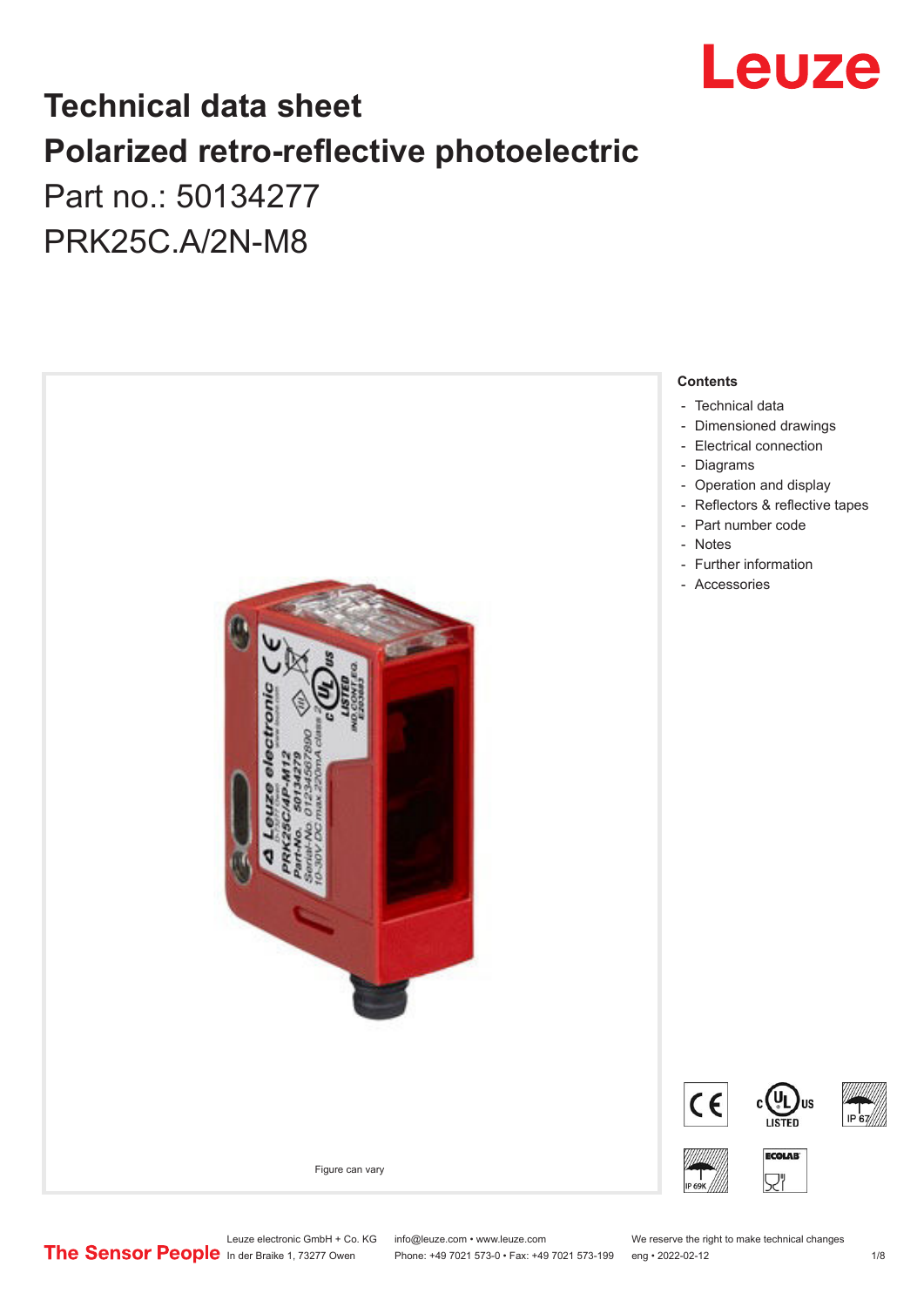#### <span id="page-1-0"></span>**Technical data**

## Leuze

| <b>Basic data</b>                              |                                        |  |  |
|------------------------------------------------|----------------------------------------|--|--|
| <b>Series</b>                                  | 25C                                    |  |  |
| <b>Operating principle</b>                     | Reflection principle                   |  |  |
| <b>Special version</b>                         |                                        |  |  |
| <b>Special version</b>                         | Autocollimation                        |  |  |
| <b>Optical data</b>                            |                                        |  |  |
| <b>Operating range</b>                         | Guaranteed operating range             |  |  |
| <b>Operating range</b>                         | $05$ m, With reflector TK(S) 100x100   |  |  |
| <b>Operating range limit</b>                   | Typical operating range                |  |  |
| <b>Operating range limit</b>                   | $06$ m, With reflector TK(S) $100x100$ |  |  |
| Light source                                   | LED, Red                               |  |  |
| Wavelength                                     | 640 nm                                 |  |  |
| <b>Transmitted-signal shape</b>                | Pulsed                                 |  |  |
| LED group                                      | Exempt group (in acc. with EN 62471)   |  |  |
| <b>Electrical data</b>                         |                                        |  |  |
| <b>Protective circuit</b>                      | Polarity reversal protection           |  |  |
|                                                | Short circuit protected                |  |  |
|                                                |                                        |  |  |
| Performance data                               |                                        |  |  |
| Supply voltage $U_{B}$                         | 10  30 V, DC, Incl. residual ripple    |  |  |
| <b>Residual ripple</b>                         | 0  15 %, From U <sub>p</sub>           |  |  |
| <b>Open-circuit current</b>                    | 020mA                                  |  |  |
|                                                |                                        |  |  |
| <b>Outputs</b>                                 |                                        |  |  |
| Number of digital switching outputs 2 Piece(s) |                                        |  |  |
|                                                |                                        |  |  |
| Switching outputs<br>Voltage type              | DC                                     |  |  |
| Switching current, max.                        | 100 mA                                 |  |  |
| <b>Switching voltage</b>                       | high: $\geq (U_{B} - 2.5V)$            |  |  |
|                                                | low: $\leq$ 2.5V                       |  |  |
|                                                |                                        |  |  |
| <b>Switching output 1</b>                      |                                        |  |  |
| <b>Assignment</b>                              | Connection 1, pin 4                    |  |  |
| <b>Switching element</b>                       | Transistor, NPN                        |  |  |
| <b>Switching principle</b>                     | Light switching                        |  |  |
|                                                |                                        |  |  |
| <b>Switching output 2</b>                      |                                        |  |  |
| <b>Assignment</b>                              | Connection 1, pin 2                    |  |  |
| <b>Switching element</b>                       | Transistor, NPN                        |  |  |
| <b>Switching principle</b>                     | Dark switching                         |  |  |
| <b>Timing</b>                                  |                                        |  |  |
| <b>Switching frequency</b>                     | 1,500 Hz                               |  |  |
| Resnonse time                                  | $0.33 \, \text{ms}$                    |  |  |

**Readiness delay** 300 ms

| <b>Connection 1</b>       |                |
|---------------------------|----------------|
| <b>Function</b>           | Signal OUT     |
|                           | Voltage supply |
| <b>Type of connection</b> | Connector      |
| <b>Thread size</b>        | M <sub>8</sub> |
| <b>Type</b>               | Male           |
| <b>Material</b>           | <b>PUR</b>     |
| No. of pins               | 4-pin          |

#### **Mechanical data**

| Dimension (W x H x L)             | 15 mm x 42.7 mm x 30 mm              |
|-----------------------------------|--------------------------------------|
| <b>Housing material</b>           | Plastic                              |
| <b>Plastic housing</b>            | ABS                                  |
| Lens cover material               | Plastic                              |
| Net weight                        | 22 <sub>q</sub>                      |
| <b>Housing color</b>              | Red                                  |
| <b>Type of fastening</b>          | Through-hole mounting with M4 thread |
|                                   | Via optional mounting device         |
| <b>Compatibility of materials</b> | <b>ECOLAB</b>                        |
| <b>Operation and display</b>      |                                      |

| Type of display       | I FD       |
|-----------------------|------------|
| <b>Number of LEDs</b> | 2 Piece(s) |

#### **Environmental data**

| Ambient temperature, operation | -40  60 °C |
|--------------------------------|------------|
| Ambient temperature, storage   | -40  70 °C |

#### **Certifications**

i.

| Degree of protection     | IP 67         |
|--------------------------|---------------|
|                          | IP 69K        |
| <b>Protection class</b>  | Ш             |
| <b>Certifications</b>    | c UL US       |
| <b>Standards applied</b> | IEC 60947-5-2 |

#### **Classification**

| <b>Customs tariff number</b> | 85365019 |  |
|------------------------------|----------|--|
| <b>ECLASS 5.1.4</b>          | 27270902 |  |
| <b>ECLASS 8.0</b>            | 27270902 |  |
| <b>ECLASS 9.0</b>            | 27270902 |  |
| ECLASS 10.0                  | 27270902 |  |
| <b>ECLASS 11.0</b>           | 27270902 |  |
| ECLASS 12.0                  | 27270902 |  |
| <b>ETIM 5.0</b>              | EC002717 |  |
| <b>ETIM 6.0</b>              | EC002717 |  |
| <b>ETIM 7.0</b>              | EC002717 |  |

Leuze electronic GmbH + Co. KG info@leuze.com • www.leuze.com We reserve the right to make technical changes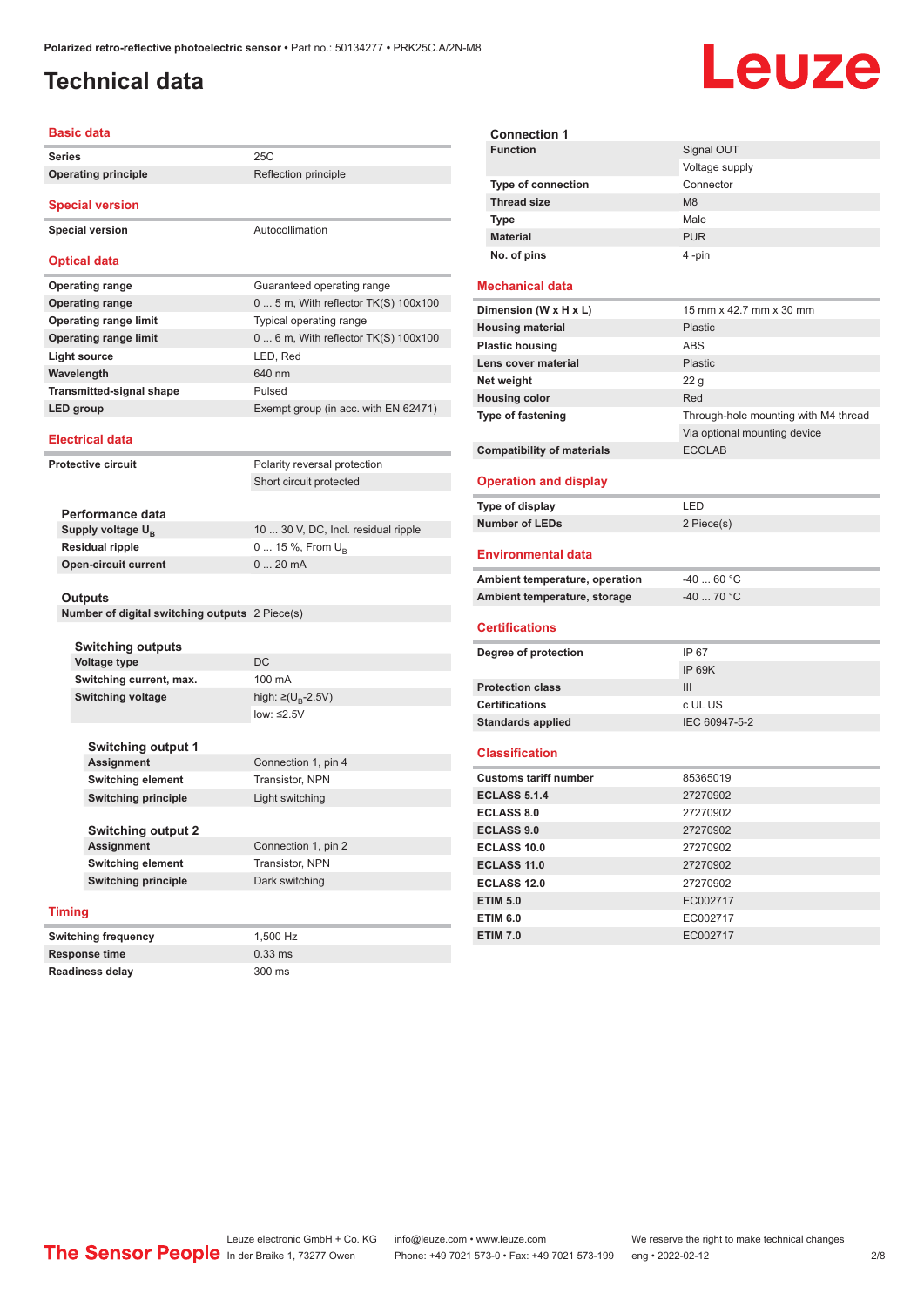### <span id="page-2-0"></span>**Dimensioned drawings**



All dimensions in millimeters



### **Electrical connection**

**Connection 1**

| <b>Function</b>    | Signal OUT     |
|--------------------|----------------|
|                    | Voltage supply |
| Type of connection | Connector      |
| <b>Thread size</b> | M <sub>8</sub> |
| <b>Type</b>        | Male           |
| <b>Material</b>    | <b>PUR</b>     |
| No. of pins        | 4-pin          |
|                    |                |

#### **Pin Pin assignment**

| 1              | V+               |
|----------------|------------------|
| $\overline{2}$ | OUT <sub>2</sub> |
| 3              | GND              |
| $\overline{4}$ | OUT <sub>1</sub> |

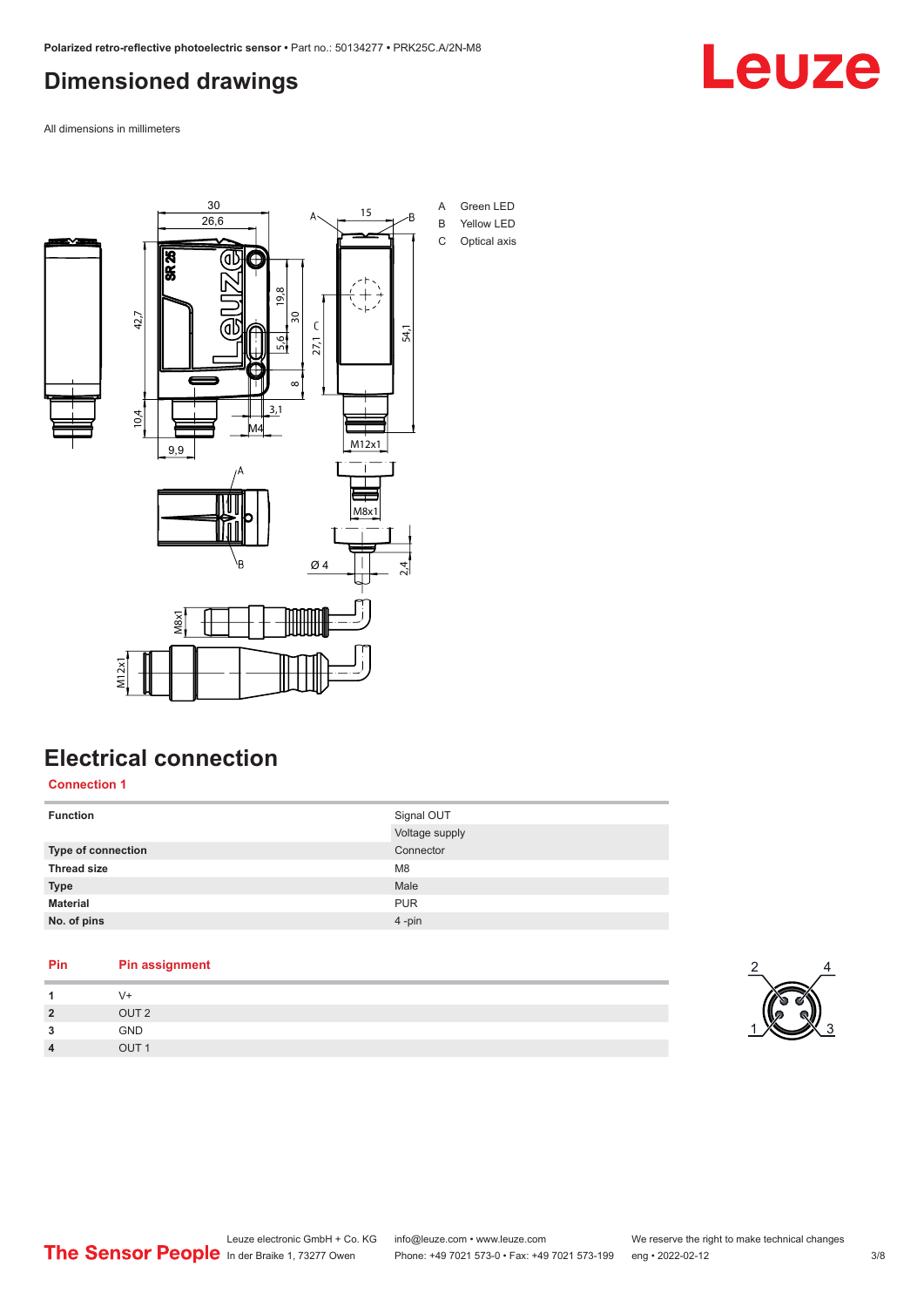#### <span id="page-3-0"></span>**Diagrams**

# Leuze

Typ. response behavior (TKS100x100)



#### Typ. function reserve



- 
- 

### **Operation and display**

| <b>LED</b>     | <b>Display</b>           | <b>Meaning</b>                       |
|----------------|--------------------------|--------------------------------------|
|                | Green, continuous light  | Operational readiness                |
| $\overline{2}$ | Yellow, continuous light | Light path free                      |
|                | Yellow, flashing         | Light path free, no function reserve |

#### **Reflectors & reflective tapes**

|                | Part no. | <b>Designation</b> | <b>Operating range</b><br><b>Operating range</b> | <b>Description</b>                                                                                                                                                                                                                     |
|----------------|----------|--------------------|--------------------------------------------------|----------------------------------------------------------------------------------------------------------------------------------------------------------------------------------------------------------------------------------------|
| $\overline{a}$ | 50117583 | MTKS 50x50.1       | 03m<br>03.5m                                     | Design: Rectangular<br>Triple reflector size: 1.2 mm<br>Reflective surface: 50 mm x 50 mm<br>Material: Plastic<br>Base material: Plastic<br>Chemical designation of the material: PMMA8N<br>Fastening: Through-hole mounting, Adhesive |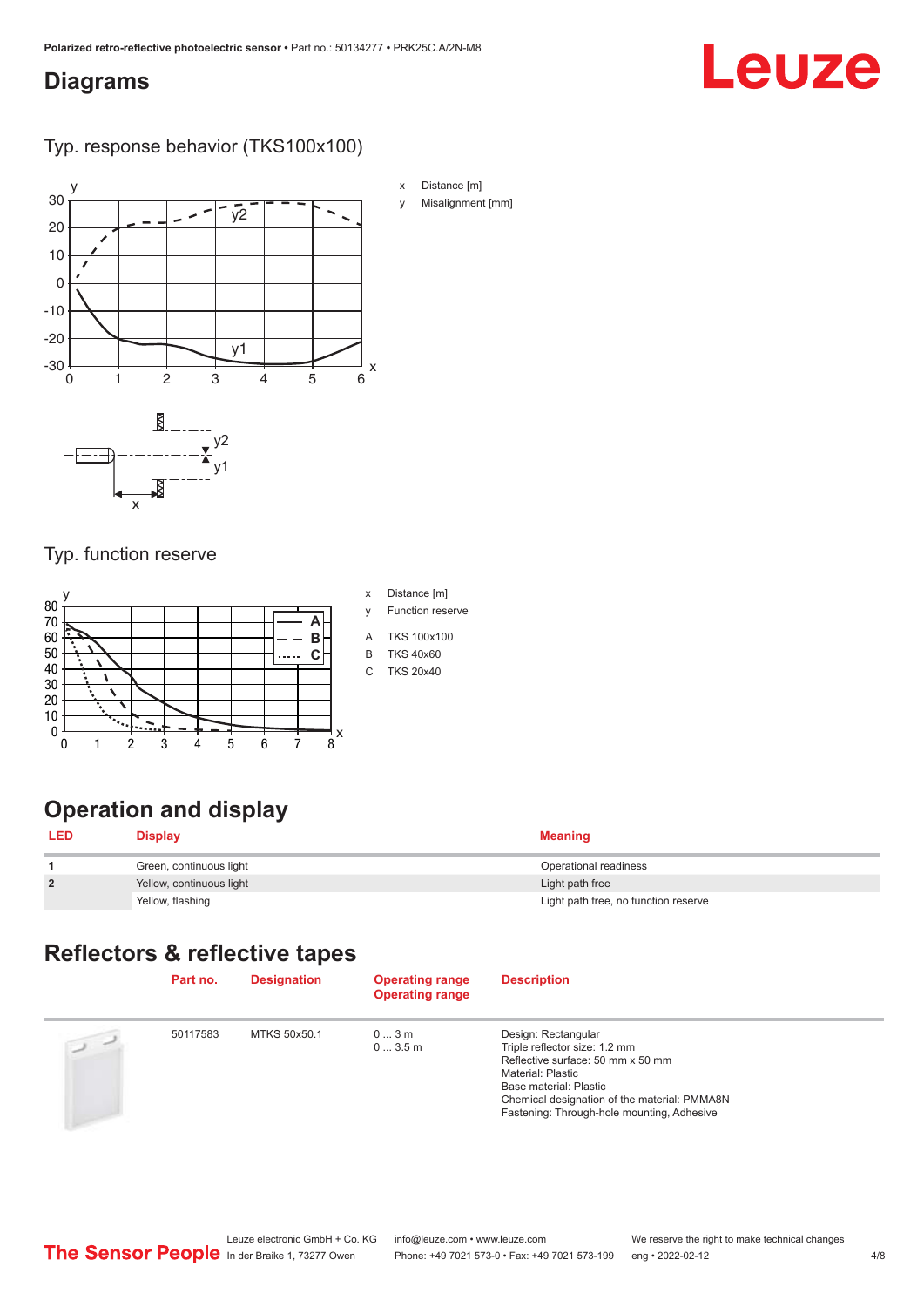### <span id="page-4-0"></span>**Reflectors & reflective tapes**

## **Leuze**

| Part no. | <b>Designation</b> | <b>Operating range</b><br><b>Operating range</b> | <b>Description</b>                                                                                                                                                                                                                                   |
|----------|--------------------|--------------------------------------------------|------------------------------------------------------------------------------------------------------------------------------------------------------------------------------------------------------------------------------------------------------|
| 50106119 | REF 4-A-100x100    | 00.9m<br>01.1 m                                  | Design: Rectangular<br>Reflective surface: 100 mm x 100 mm<br><b>Material: Plastic</b><br>Chemical designation of the material: PMMA<br>Fastening: Self-adhesive                                                                                     |
| 50110192 | REF 6-A-50x50      | 0 2.2 m<br>02.5m                                 | Design: Rectangular<br>Triple reflector size: 0.3 mm<br>Reflective surface: 50 mm x 50 mm<br><b>Material: Plastic</b><br>Chemical designation of the material: PMMA<br>Fastening: Self-adhesive                                                      |
| 50003192 | TK 100x100         | 05m<br>06m                                       | Design: Rectangular<br>Triple reflector size: 4 mm<br>Reflective surface: 96 mm x 96 mm<br><b>Material: Plastic</b><br><b>Base material: Plastic</b><br>Chemical designation of the material: PMMA8N<br>Fastening: Rear side can be glued            |
| 50022816 | <b>TKS 100X100</b> | 05m<br>06m                                       | Design: Rectangular<br>Triple reflector size: 4 mm<br>Reflective surface: 96 mm x 96 mm<br><b>Material: Plastic</b><br>Base material: Plastic<br>Chemical designation of the material: PMMA8N<br>Fastening: Through-hole mounting, Adhesive          |
| 50081283 | <b>TKS 20X40</b>   | 0 1.7 m<br>02m                                   | Design: Rectangular<br>Triple reflector size: 2.3 mm<br>Reflective surface: 16 mm x 38 mm<br><b>Material: Plastic</b><br><b>Base material: Plastic</b><br>Chemical designation of the material: PMMA8N<br>Fastening: Through-hole mounting, Adhesive |
| 50040820 | <b>TKS 40X60</b>   | 02.5m<br>03m                                     | Design: Rectangular<br>Triple reflector size: 4 mm<br>Reflective surface: 37 mm x 56 mm<br><b>Material: Plastic</b><br>Base material: Plastic<br>Chemical designation of the material: PMMA8N<br>Fastening: Through-hole mounting, Adhesive          |

#### **Part number code**

Part designation: **AAA25C d EE-f.GGH/iJ-K**

| AAA25C | Operating principle / construction<br>HT25C: Diffuse reflection sensor with background suppression<br>PRK25C: Retro-reflective photoelectric sensor with polarization filter<br>LS25C: Throughbeam photoelectric sensor transmitter<br>LE25C: Throughbeam photoelectric sensor receiver<br>DRT25C: Dynamic reference diffuse sensor |
|--------|-------------------------------------------------------------------------------------------------------------------------------------------------------------------------------------------------------------------------------------------------------------------------------------------------------------------------------------|
| d      | Light type<br>n/a: red light<br>I: infrared light                                                                                                                                                                                                                                                                                   |
| EE     | Light source<br>$n/a$ : LED<br>L1: laser class 1<br>L <sub>2</sub> : laser class 2                                                                                                                                                                                                                                                  |
| f      | Preset range (optional)<br>n/a: operating range acc. to data sheet<br>xxxF: Preset range [mm]                                                                                                                                                                                                                                       |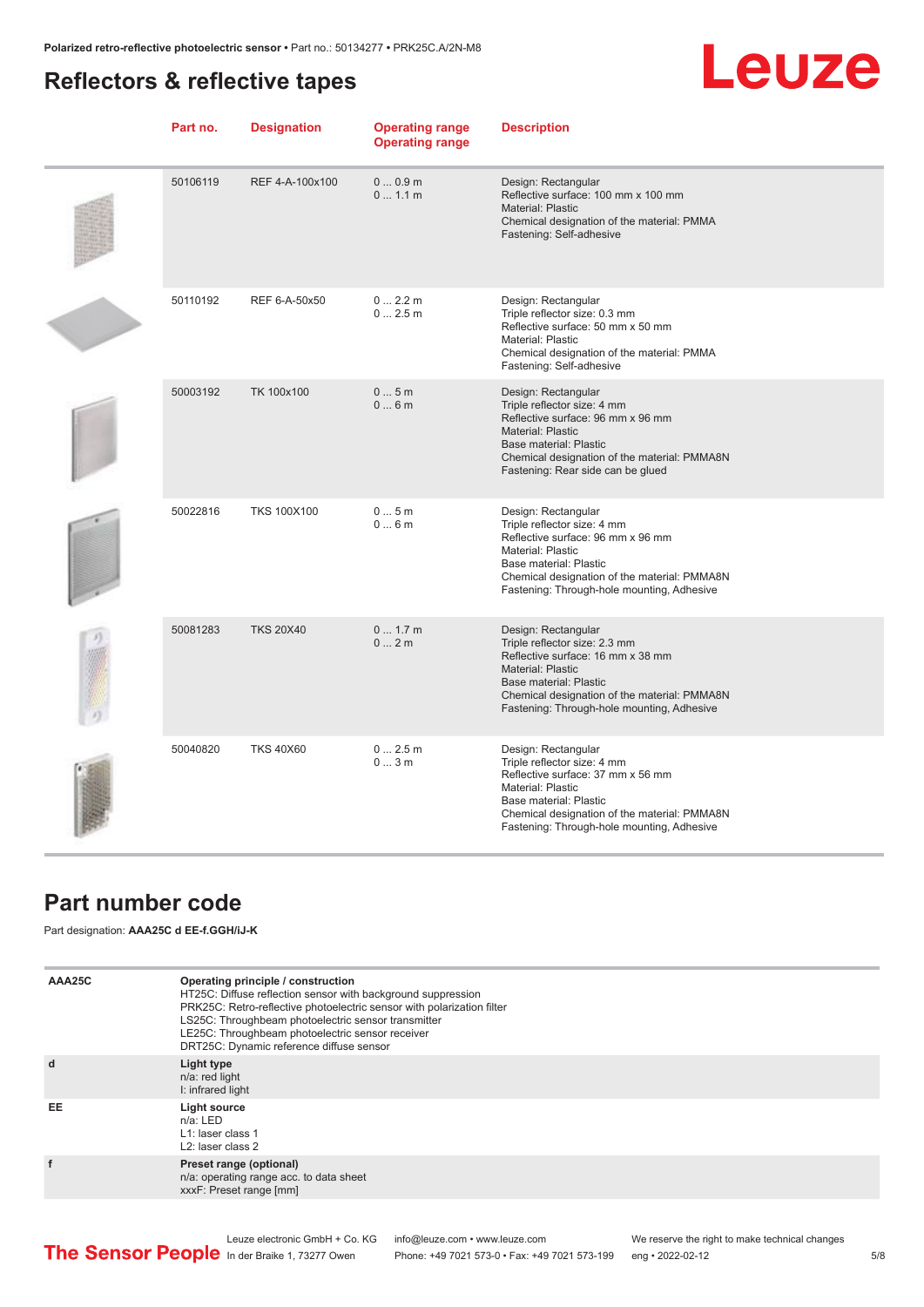#### <span id="page-5-0"></span>**Part number code**



| GG | Equipment<br>A: Autocollimation principle (single lens)<br>S: small light spot<br>D: Detection of stretch-wrapped objects<br>X: extended model<br>HF: Suppression of HF illumination (LED)<br>XL: Extra long light spot<br>T: autocollimation principle (single lens) for highly transparent bottles without tracking<br>TT: autocollimation principle (single lens) for highly transparent bottles with tracking<br>F: Foreground suppression<br>R: greater operating range<br>SL: Slit diaphragm                                                     |
|----|--------------------------------------------------------------------------------------------------------------------------------------------------------------------------------------------------------------------------------------------------------------------------------------------------------------------------------------------------------------------------------------------------------------------------------------------------------------------------------------------------------------------------------------------------------|
| H  | Operating range adjustment<br>1: 270° potentiometer<br>2: multiturn potentiometer<br>3: teach-in via button<br>R: greater operating range                                                                                                                                                                                                                                                                                                                                                                                                              |
| j. | Switching output/function OUT 1/IN: Pin 4 or black conductor<br>2: NPN transistor output, light switching<br>N: NPN transistor output, dark switching<br>4: PNP transistor output, light switching<br>P: PNP transistor output, dark switching<br>X: pin not used<br>8: activation input (activation with high signal)<br>L: IO-Link interface (SIO mode: PNP light switching, NPN dark switching)<br>6: push-pull switching output, PNP light switching, NPN dark switching<br>G: Push-pull switching output, PNP dark switching, NPN light switching |
| J  | Switching output / function OUT 2/IN: pin 2 or white conductor<br>2: NPN transistor output, light switching<br>N: NPN transistor output, dark switching<br>4: PNP transistor output, light switching<br>P: PNP transistor output, dark switching<br>W: warning output<br>X: pin not used<br>6: push-pull switching output, PNP light switching, NPN dark switching<br>T: teach-in via cable<br>G: Push-pull switching output, PNP dark switching, NPN light switching                                                                                  |
| κ  | <b>Electrical connection</b><br>n/a: cable, standard length 2000 mm, 4-wire<br>200-M12: cable, length 200 mm with M12 connector, 4-pin, axial (plug)<br>M8: M8 connector, 4-pin (plug)<br>M12: M12 connector, 4-pin (plug)<br>200-M8: cable, length 200 mm with M8 connector, 4-pin, axial (plug)                                                                                                                                                                                                                                                      |
|    | <b>Note</b>                                                                                                                                                                                                                                                                                                                                                                                                                                                                                                                                            |
|    | $\&$ A list with all available device types can be found on the Leuze website at www.leuze.com.                                                                                                                                                                                                                                                                                                                                                                                                                                                        |

### **Notes**

| Observe intended use!                                                                 |
|---------------------------------------------------------------------------------------|
| $\%$ This product is not a safety sensor and is not intended as personnel protection. |
| $\%$ The product may only be put into operation by competent persons.                 |
| ₿ Only use the product in accordance with its intended use.                           |
|                                                                                       |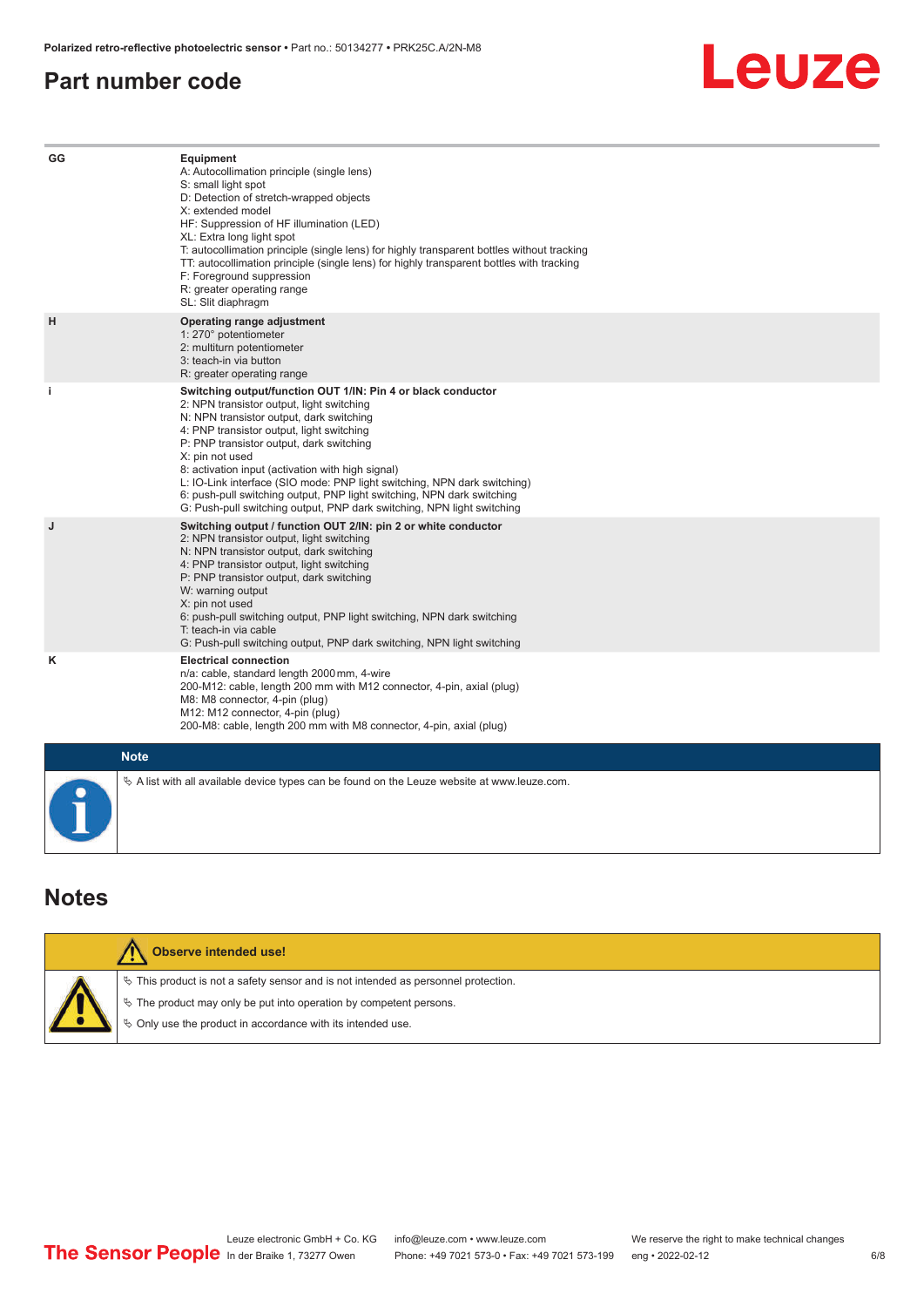### <span id="page-6-0"></span>**Further information**

- Light source: Average life expectancy 100,000 h at an ambient temperature of 25 °C
- Sum of the output currents for both outputs 100 mA
- Use in safety-relevant applications in accordance with EN ISO 13849-1:2015, e.g. muting, protective field switchover of safety laser scanners

#### **Accessories**

#### Connection technology - Connection cables

|  | Part no. | <b>Designation</b> | <b>Article</b>   | <b>Description</b>                                                                                                                                |
|--|----------|--------------------|------------------|---------------------------------------------------------------------------------------------------------------------------------------------------|
|  | 50130850 | KD U-M8-4A-V1-050  | Connection cable | Connection 1: Connector, M8, Axial, Female, 4-pin<br>Connection 2: Open end<br>Shielded: No<br>Cable length: 5,000 mm<br>Sheathing material: PVC  |
|  | 50130871 | KD U-M8-4W-V1-050  | Connection cable | Connection 1: Connector, M8, Angled, Female, 4-pin<br>Connection 2: Open end<br>Shielded: No<br>Cable length: 5,000 mm<br>Sheathing material: PVC |

#### Mounting technology - Mounting brackets

| Part no. | <b>Designation</b> | <b>Article</b>   | <b>Description</b>                                                                                                                                                                                                            |
|----------|--------------------|------------------|-------------------------------------------------------------------------------------------------------------------------------------------------------------------------------------------------------------------------------|
| 50118543 | BT 300M.5          | Mounting bracket | Design of mounting device: Angle, L-shape<br>Fastening, at system: Through-hole mounting<br>Mounting bracket, at device: Screw type, Suited for M4 screws<br>Type of mounting device: Adjustable<br>Material: Stainless steel |

#### Mounting technology - Rod mounts

| Part no. | <b>Designation</b> | <b>Article</b>  | <b>Description</b>                                                                                                                                                                                                                                           |
|----------|--------------------|-----------------|--------------------------------------------------------------------------------------------------------------------------------------------------------------------------------------------------------------------------------------------------------------|
| 50117829 | BTP 200M-D12       | Mounting system | Design of mounting device: Protection hood<br>Fastening, at system: For 12 mm rod<br>Mounting bracket, at device: Screw type<br>Type of mounting device: Clampable, Adjustable, Turning, 360°<br>Material: Metal                                             |
| 50117252 | BTU 300M-D12       | Mounting system | Design of mounting device: Mounting system<br>Fastening, at system: For 12 mm rod, Sheet-metal mounting<br>Mounting bracket, at device: Screw type, Suited for M4 screws<br>Type of mounting device: Clampable, Adjustable, Turning, 360°<br>Material: Metal |